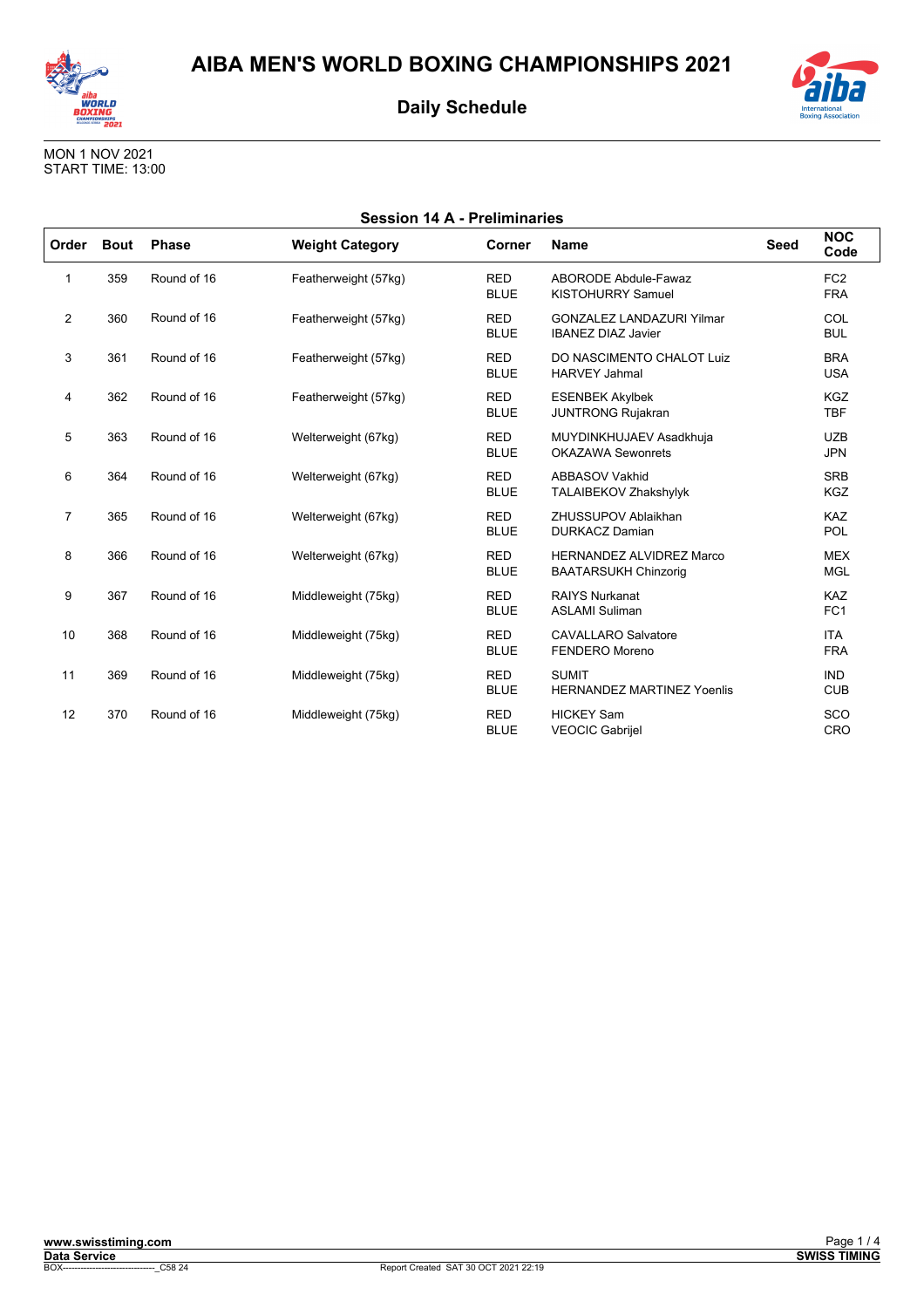



MON 1 NOV 2021 START TIME: 13:00

| <b>Session 14 B - Preliminaries</b> |             |              |                        |                           |                                                           |             |                          |  |
|-------------------------------------|-------------|--------------|------------------------|---------------------------|-----------------------------------------------------------|-------------|--------------------------|--|
| Order                               | <b>Bout</b> | <b>Phase</b> | <b>Weight Category</b> | Corner                    | <b>Name</b>                                               | <b>Seed</b> | <b>NOC</b><br>Code       |  |
| 1                                   | 371         | Round of 16  | Featherweight (57kg)   | <b>RED</b><br><b>BLUE</b> | <b>OVAT Nurettin</b><br><b>SAVVIN Eduard</b>              |             | <b>TUR</b><br><b>RBF</b> |  |
| $\overline{2}$                      | 372         | Round of 16  | Featherweight (57kg)   | <b>RED</b><br><b>BLUE</b> | <b>MOR Rohit</b><br><b>TEMIRZHANOV Serik</b>              |             | <b>IND</b><br><b>KAZ</b> |  |
| 3                                   | 373         | Round of 16  | Featherweight (57kg)   | <b>RED</b><br><b>BLUE</b> | <b>BAZEYAN Artur</b><br><b>CABALLERO GARCIA Osvel</b>     |             | <b>ARM</b><br><b>CUB</b> |  |
| 4                                   | 374         | Round of 16  | Featherweight (57kg)   | <b>RED</b><br><b>BLUE</b> | <b>LUNATA NKOSI Nathan</b><br><b>VEGA BARRERAS Miquel</b> |             | COD<br><b>MEX</b>        |  |
| 5                                   | 375         | Round of 16  | Welterweight (67kg)    | <b>RED</b><br><b>BLUE</b> | MAGHSOUDI MAL AMIRI Moslem<br><b>GURULI Lasha</b>         |             | IRI<br><b>GEO</b>        |  |
| 6                                   | 376         | Round of 16  | Welterweight (67kg)    | <b>RED</b><br><b>BLUE</b> | <b>BROWN BAZAIN Kevin</b><br><b>AKASH</b>                 |             | <b>CUB</b><br><b>IND</b> |  |
| $\overline{7}$                      | 377         | Round of 16  | Welterweight (67kg)    | <b>RED</b><br><b>BLUE</b> | <b>JONES Omari</b><br><b>SKOGHEIM Martin</b>              |             | <b>USA</b><br><b>NOR</b> |  |
| 8                                   | 378         | Round of 16  | Welterweight (67kg)    | <b>RED</b><br><b>BLUE</b> | <b>PETROV Viktor</b><br>DE OLIVEIRA Wanderson             |             | <b>UKR</b><br><b>BRA</b> |  |
| 9                                   | 379         | Round of 16  | Middleweight (75kg)    | <b>RED</b><br><b>BLUE</b> | <b>BIZHAMOV Dzhambulat</b><br>MOTOA CARABALI Diego        |             | <b>RBF</b><br>COL        |  |
| 10                                  | 380         | Round of 16  | Middleweight (75kg)    | <b>RED</b><br><b>BLUE</b> | <b>SCHUMANN Kevin</b><br>MOUSAVI Seyedshahin              |             | <b>GER</b><br><b>IRI</b> |  |
| 11                                  | 381         | Round of 16  | Middleweight (75kg)    | <b>RED</b><br><b>BLUE</b> | <b>KAZIMZADE Mirsharif</b><br>JAFAROV Saidjamshid         |             | <b>AZE</b><br><b>UZB</b> |  |
| 12                                  | 382         | Round of 16  | Middleweight (75kg)    | <b>RED</b><br><b>BLUE</b> | JONGJOHO Weerapon<br><b>PAPAKIN Ivan</b>                  |             | <b>TBF</b><br><b>UKR</b> |  |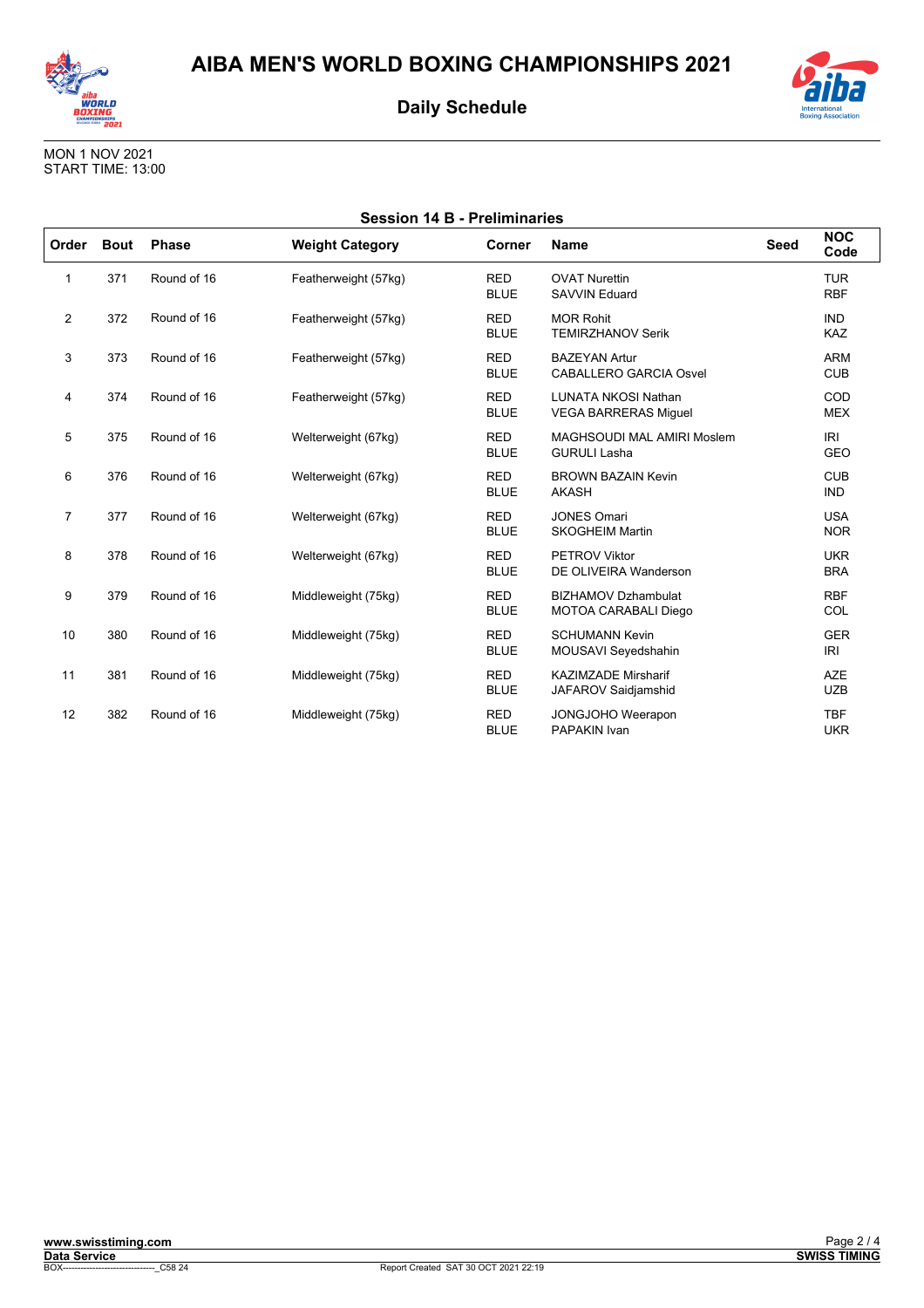



MON 1 NOV 2021<br>START TIME: 18:00

| <b>Session 15 A - Preliminaries</b> |             |              |                             |                           |                                                      |             |                               |  |
|-------------------------------------|-------------|--------------|-----------------------------|---------------------------|------------------------------------------------------|-------------|-------------------------------|--|
| Order                               | <b>Bout</b> | <b>Phase</b> | <b>Weight Category</b>      | Corner                    | <b>Name</b>                                          | <b>Seed</b> | <b>NOC</b><br>Code            |  |
| 1                                   | 383         | Round of 16  | Flyweight (51kg)            | <b>RED</b><br><b>BLUE</b> | <b>HILL Roscoe</b><br><b>HOVHANNISYAN Artur</b>      |             | <b>USA</b><br><b>ARM</b>      |  |
| $\overline{2}$                      | 384         | Round of 16  | Flyweight (51kg)            | <b>RED</b><br><b>BLUE</b> | DA SILVA Ronaldo<br><b>SERRA Federico</b>            |             | <b>BRA</b><br><b>ITA</b>      |  |
| 3                                   | 385         | Round of 16  | Flyweight (51kg)            | <b>RED</b><br><b>BLUE</b> | <b>DELGADO Luis</b><br><b>DARBAIDZE Nodari</b>       |             | ECU<br>GEO                    |  |
| 4                                   | 386         | Round of 16  | Flyweight (51kg)            | <b>RED</b><br><b>BLUE</b> | <b>BERNATH Attila</b><br><b>ZAKIROV Akhtem</b>       |             | <b>HUN</b><br><b>RBF</b>      |  |
| 5                                   | 387         | Round of 16  | Light Welterweight (63.5kg) | <b>RED</b><br><b>BLUE</b> | <b>OEZMEN Kerem</b><br><b>KOVACS Richard</b>         |             | <b>TUR</b><br><b>HUN</b>      |  |
| 6                                   | 388         | Round of 16  | Light Welterweight (63.5kg) | <b>RED</b><br><b>BLUE</b> | <b>HAMRAOUI Lounes</b><br><b>THAPA Shiva</b>         |             | <b>FRA</b><br><b>IND</b>      |  |
| $\overline{7}$                      | 389         | Round of 16  | Light Welterweight (63.5kg) | <b>RED</b><br><b>BLUE</b> | <b>THIAM CREUS Adrian</b><br><b>LYNCH Reese</b>      |             | <b>ESP</b><br>SCO             |  |
| 8                                   | 390         | Round of 16  | Light Welterweight (63.5kg) | <b>RED</b><br><b>BLUE</b> | <b>TOLTAYEV Sanatali</b><br>PESOTSKYY Denys          |             | <b>KAZ</b><br><b>UKR</b>      |  |
| 9                                   | 391         | Round of 16  | Light Heavyweight (80kg)    | <b>RED</b><br><b>BLUE</b> | <b>NOORI Silab</b><br><b>CHIRIACOV Andrei</b>        |             | FC <sub>1</sub><br><b>MDA</b> |  |
| 10                                  | 392         | Round of 16  | Light Heavyweight (80kg)    | <b>RED</b><br><b>BLUE</b> | <b>MARCIC Petar</b><br><b>SADOMA Savelii</b>         |             | <b>MNE</b><br><b>RBF</b>      |  |
| 11                                  | 393         | Round of 16  | Light Heavyweight (80kg)    | <b>RED</b><br><b>BLUE</b> | NEGMATULLOEV Shabbos<br>CASSIDY Keylan               |             | <b>TJK</b><br><b>IRL</b>      |  |
| 12                                  | 394         | Round of 16  | Light Heavyweight (80kg)    | <b>RED</b><br><b>BLUE</b> | <b>GHESHLAGHI Meysam</b><br><b>ALFIORAU Aliaksei</b> |             | <b>IRI</b><br><b>BLR</b>      |  |